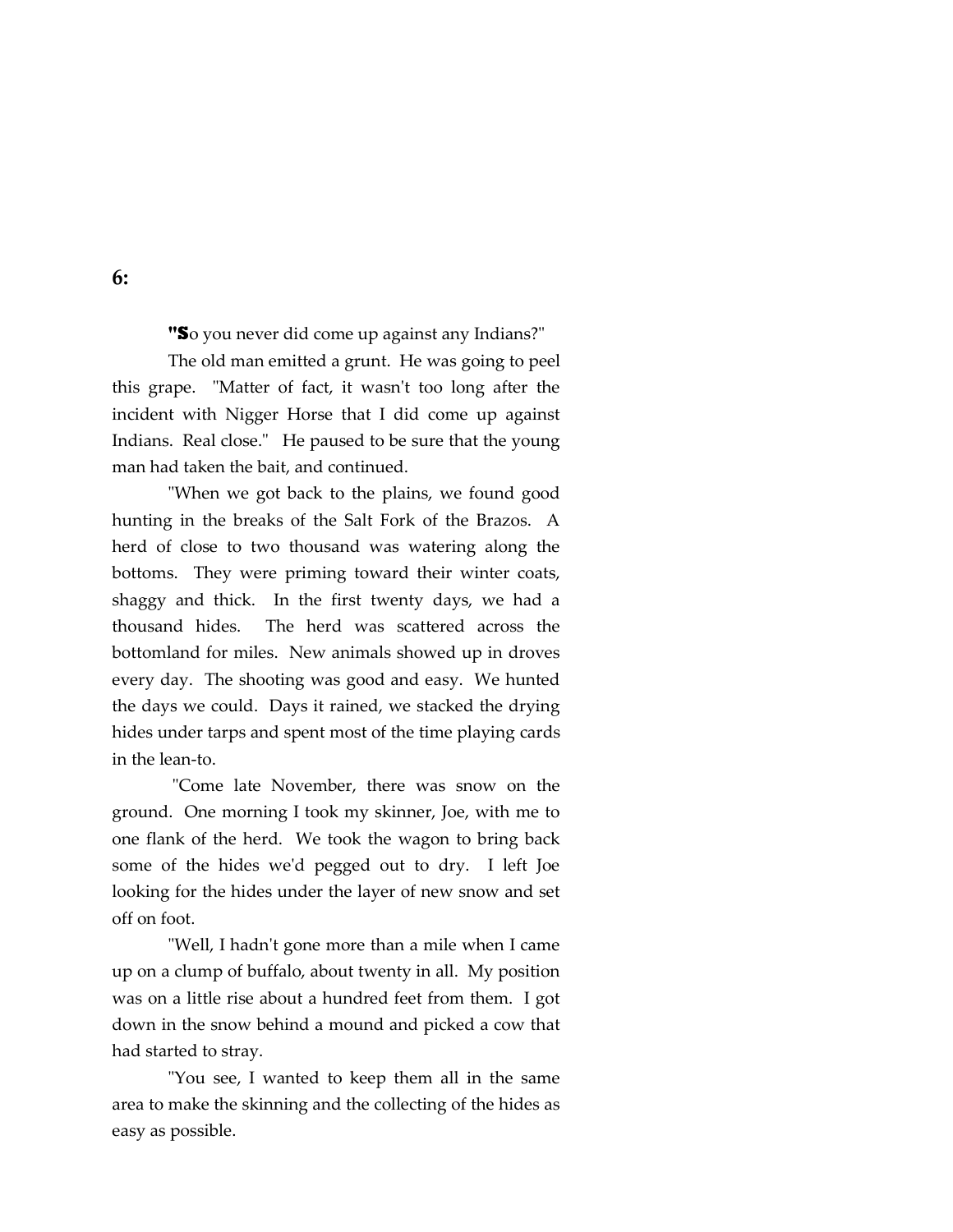"I aimed for the lungs. She gave a jump when she was hit and did a queer little sideways dance before she dropped, blood streaming from her nostrils. A couple of young bulls lifted their heads and began milling slowly in a circle. I brought down one that had started to wander off, and then another one that bolted from the opposite side. Now they were pawing the ground and bellowing, but I had them whichever way they turned.

 "I paced my shooting so as not to overheat the barrel of my Winchester, and in no time at all I had about fourteen laid out in a neat little circle. Then the others, half a dozen or so, began moving away from me. I ran down, got behind the carcass of a big bull, and picked off all of them but one. I worked my way toward it and got close enough to bring it down when I realized that I was right on top of a closely packed herd.

 "There were so many animals that their frosted breath made a wide flat cloud over the lot of them. They were more or less boxed in by the steep bank behind, and they had to pass my position to get out. I dropped a young bull, then a cow that had come up to investigate. Two old bulls tried to bolt but I brought both of them down and their bodies made a barrier that corralled the rest of the herd. I spent most of the day picking out the best hides and only stopped when I ran out of cartridges.

 "Then I went back and gave the skinner a hand. He was still working on the first bunch. I'll have to say, it wasn't something he had the stomach for.

 "I had him cut around each animal's neck, down the belly to the root of the tail, and then down the inside of each leg. I wrapped a rope around the wooly scruff at the neck and tied the other end to the mule while Joe, he staked the animal's snout to the ground with a wagon rod. Once that was done, I cracked the mule on the rear and he jumped a good six foot and yanked that hide right off."

 "Was that when you come up against the Indians?" The young man had been following the old man's story patiently.